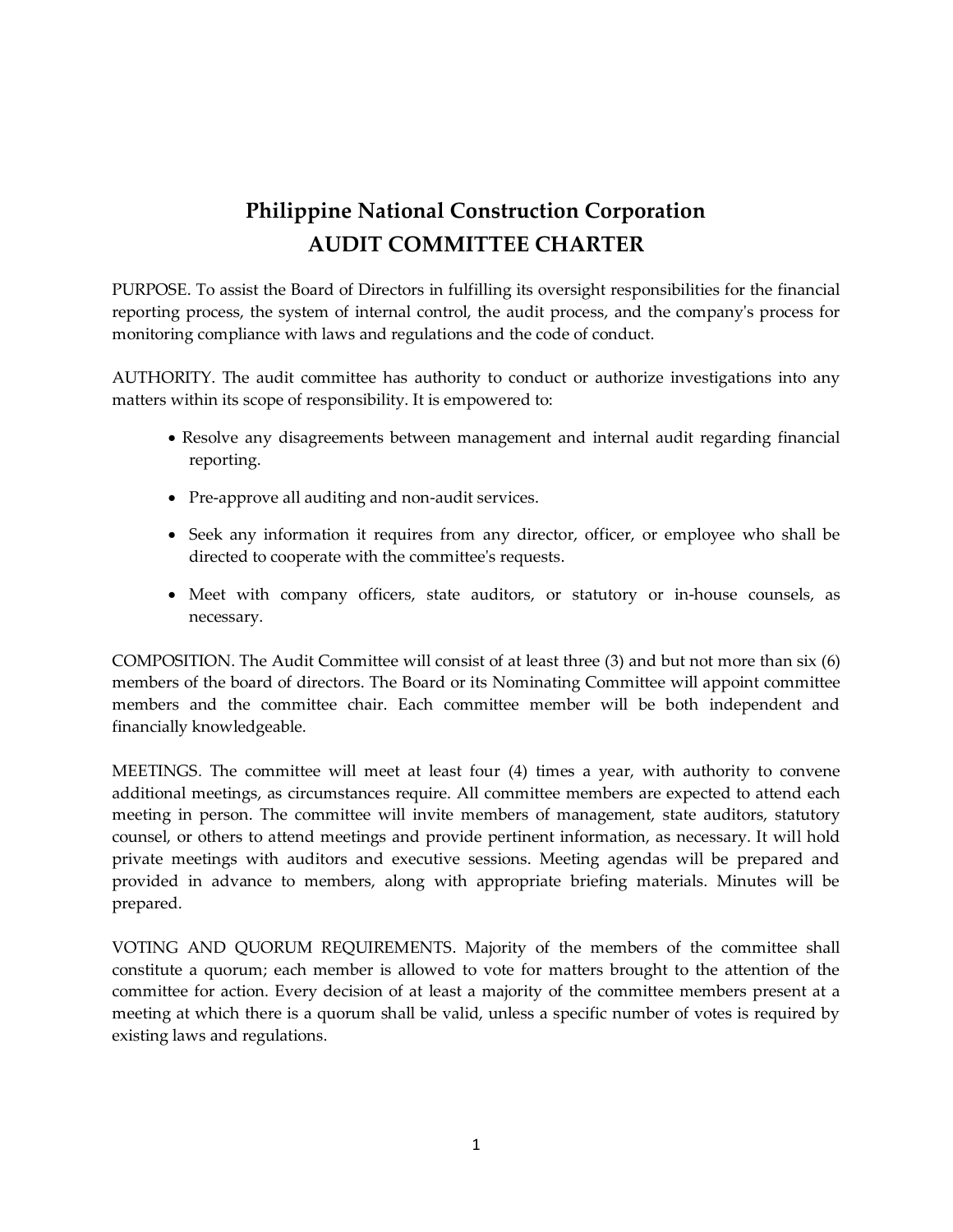## RESPONSIBILITIES. The committee will carry out the following responsibilities:

#### *Financial Statements*

- Review significant accounting and reporting issues, including complex or unusual transactions and highly judgmental areas, and recent professional and regulatory pronouncements, and understand their impact on the financial statements.
- Review with management and the internal auditors the results of the internal audit, including any difficulties encountered.
- Review the annual financial statements, and consider whether they are complete, consistent with information known to committee members, and reflect appropriate accounting principles.
- Review other sections of the annual report and related regulatory filings before release and consider the accuracy and completeness of the information.
- Review with management and the external auditors all matters required to be communicated to the committee under generally accepted auditing Standards.
- Understand how management develops interim financial information, and the nature and extent of internal auditor involvement.
- Review interim financial reports with management before filing with regulators, and consider whether they are complete and consistent with the information known to committee members.

# *Internal Control*

- Consider the effectiveness of the company's internal control system, including information technology security and control.
- Understand the scope of internal auditors' review of internal control over financial reporting, and obtain reports on significant findings and recommendations, together with management's responses.

# *Internal Audit*

- Approve the Internal Audit Charter.
- Approve decisions regarding the appointment and removal of the Chief Audit Executive. Ensure there are no unjustified restrictions or limitations, and review and concur in the appointment, replacement, or dismissal of the Chief Audit Executive.
- Approve the annual audit plan and all major changes to the plan. Review the internal audit activity's performance relative to its plan.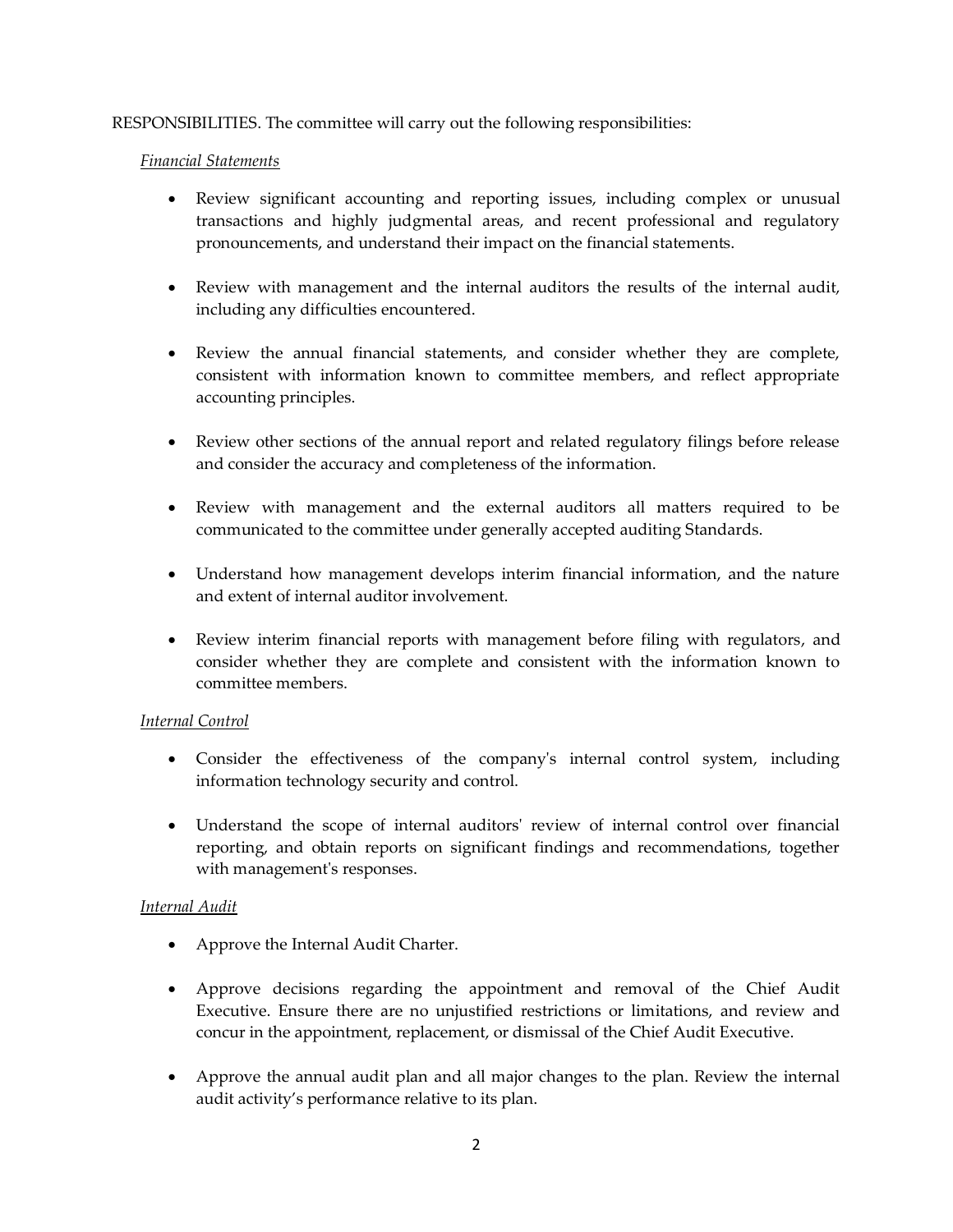- Review with the Chief Audit Executive the internal audit budget, resource plan, activities, and organizational structure of the internal audit function.
- At least once per year, review the performance of the Chief Audit Executive and concur with the annual compensation and salary adjustment.
- Review the effectiveness of the internal audit function, including conformance with The Institute of Internal Auditors' mandatory guidance including the Definition of Internal Auditing, the Code of Ethics, and the International Standards for the Professional Practice of Internal Auditing (Standards), Administrative Order No. 278, and PNCC's relevant policies and procedures.
- On a regular basis, meet separately with the Chief Audit Executive to discuss any matters that the committee or internal audit believes should be discussed privately.

## *Compliance*

- Review the effectiveness of the system for monitoring compliance with laws and regulations and the results of management's investigation and follow-up (including disciplinary action) of any instances of noncompliance.
- Review the findings of any examinations by regulatory agencies, non-audit services provider and internal auditor observations, except findings of the state auditors from the Commission on Audit ("COA").
- Review the process for communicating the code of conduct to company personnel, and for monitoring compliance therewith.
- Obtain regular updates from management and legal counsel regarding compliance matters.

#### *Reporting Responsibilities*

- Regularly report to the board of directors about committee activities, issues, and related recommendations.
- Provide an open avenue of communication between internal audit, the COA, and the board of directors.
- Report annually to the shareholders, describing the committee's composition, responsibilities and how they were discharged, and any other information required by rule, including approval of non-audit services.
- Review any other reports the company issues that relate to committee responsibilities.